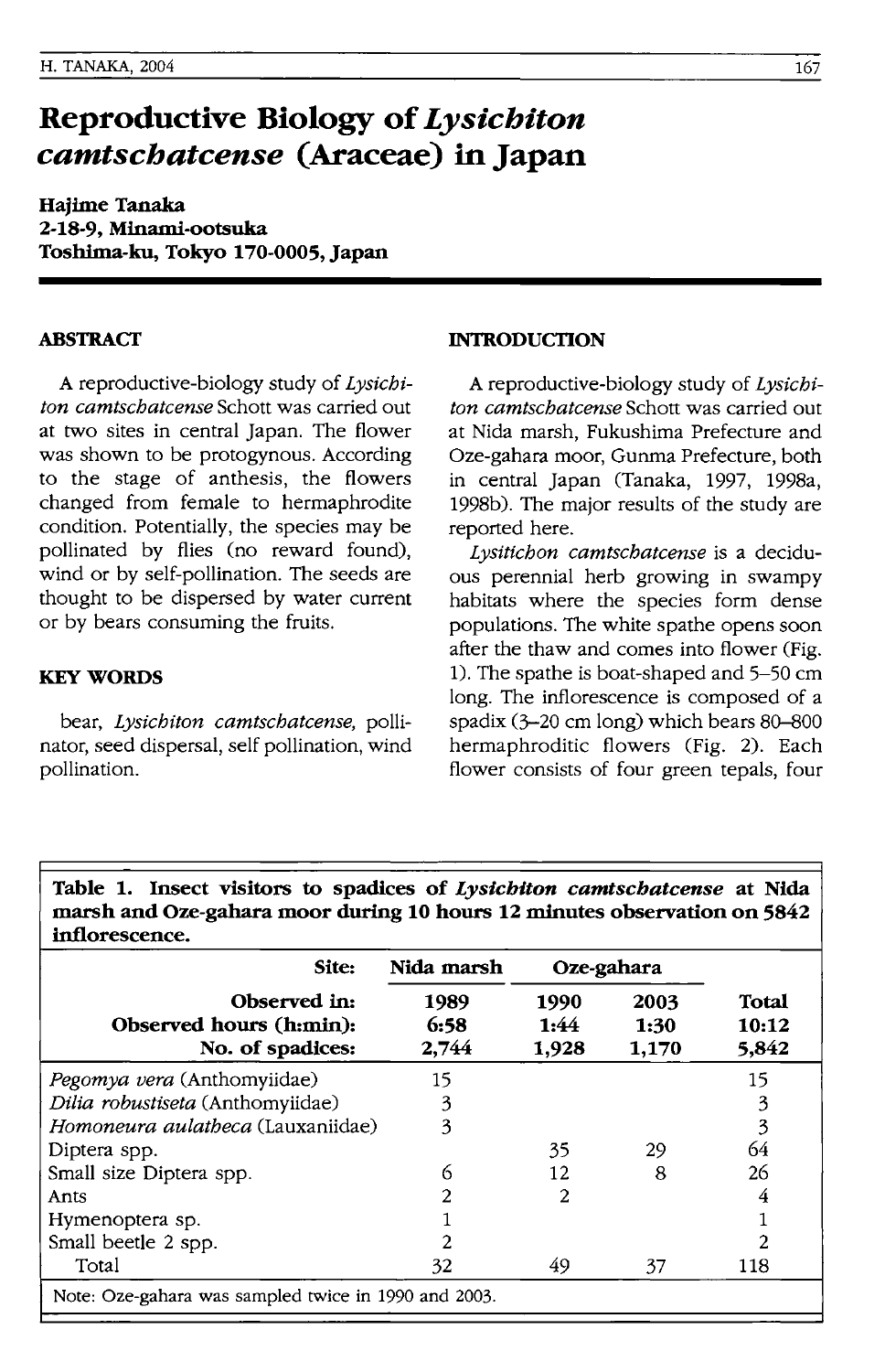

Fig. 1. The community of *Lysichiton camtschatcense* on Oze-Gahara moor.



Fig. 2. Inflorescences of *Lysichiton camtschatcense.* 

stamens and a pistil. Flowers are protogynous and change from female to hermaphrodite during anthesis. The oval leaves grow after flowering up to 80 cm long.

# **RESULTS AND DISCUSSION**

#### **Pollination by Insects**

During the flowering season, inflorescences of L. *camlschatcense* emit a fragrant scent, but the flowers produce no nectar. During observation at Nida marsh (2,744 inflorescences) and at Oze-gahara moor (3,098 inflorescences), 32 and 86 insects were found respectively visiting the inflorescences (Table 1). Most visitors were Diptera (flies), and at both sites they were observed to lick the perianth (Fig. 3), but not the pollen, except one time. However I could not find any potential reward on the perianth.

Some arctic flowers concentrate solar heat with their bowl-shaped perianth in order to elicit insect visits (Hocking &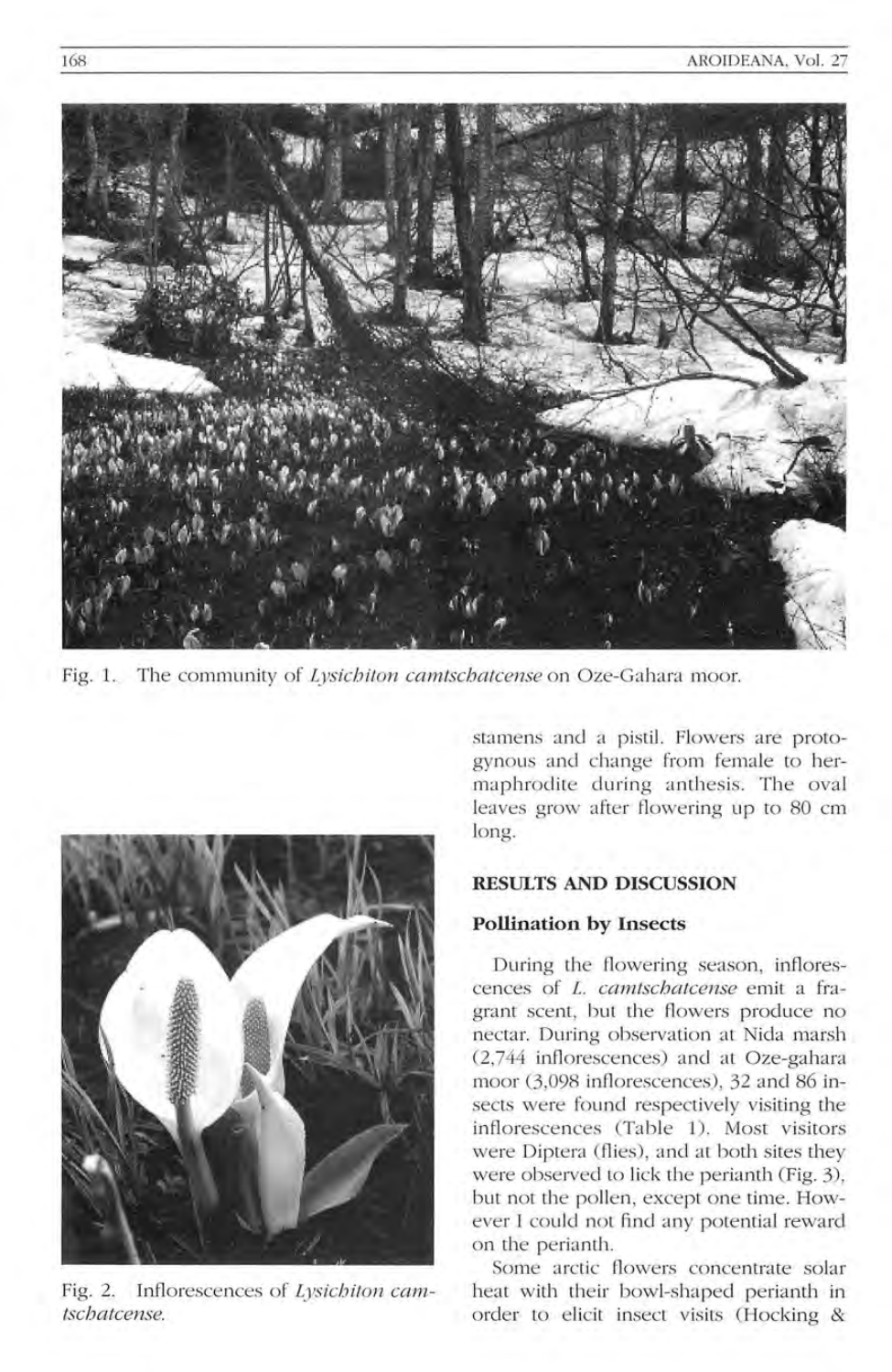

Fig. 3. Fly visiting inflorescence of *Lysichiton camtscbatcense.* 

Sharplin, 1965). If *L. camlschatcense* resorts to the same mechanism, the spathe should open toward the sunny south. However, the direction of opening of 103 inflorescences observed at Nida marsh showed no tendency to face south (Table 2). It appears that pollen is likely to be transferred by flies walking on the spadi-

| Table 2. Facing direction of spadi-<br>ces of Lysichiton camtschatcense at<br>Nida marsh. |                       |    |    |    |  |  |  |
|-------------------------------------------------------------------------------------------|-----------------------|----|----|----|--|--|--|
| Facing<br>direction                                                                       | North East South West |    |    |    |  |  |  |
| No. of spadices 26                                                                        |                       | 27 | 26 | 24 |  |  |  |

ces, although no reward could not be identified.

## **Wind Pollination**

Some pollen was observed to be dispersed from spadices by wind at Oze-gahara moor (Fig. 4), suggesting possible wind pollination. Five glass slides mounted with double-sided sticky tape were placed at the distances of 10 cm, 20 cm and 30 cm from a spadix having many hermaphroditic stage flowers. The slide glasses were exposed for 28 hours and 22 minutes for those facing windward, and 10 hours and 42 minutes for those facing leeward. The numbers of pollen grains trapped on viscid tapes are presented in Table 3 (Tanaka, 1998a). According to



Fig. 4. Pollen deposited on a leaf after short wind dispersal from spadices of *Lysichiton camtschatcense.* 



Fig. 5. Flowers of *Lysichiton camtschatcense* in the hermaphrodite stage.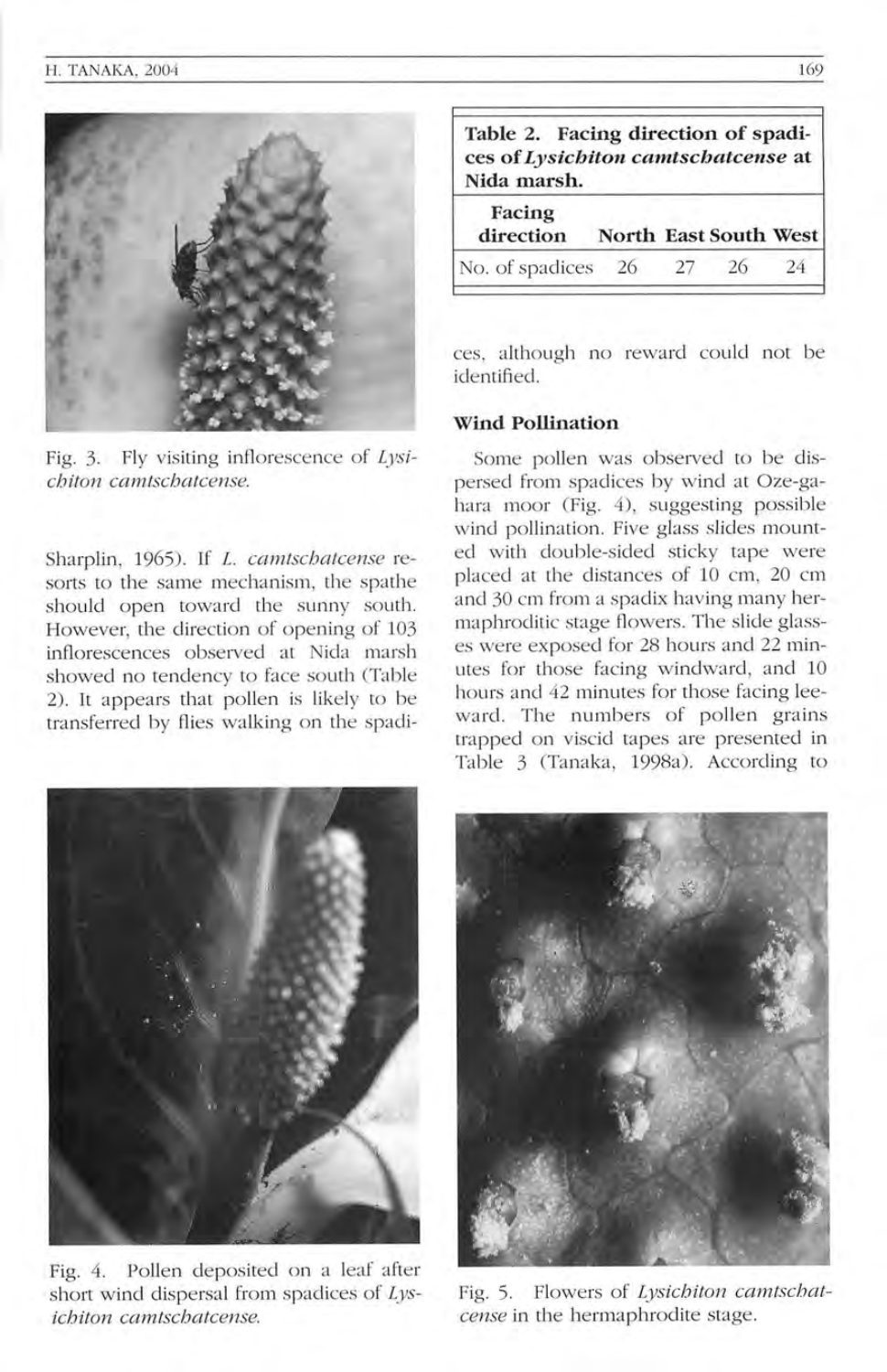**Table 3. Number of pollen grains deposited on the slides per 1 cm2 at various distances from a hermaphrodite spadix of** *Lysichiton camtschatcense* (June 13-14, 1996 at **Oze-gahara moor).** 

| <b>Direction Distance</b><br>facing | (c <sub>m</sub> ) | Exposed No. of<br>hour<br>(h:min) grains | pollen |
|-------------------------------------|-------------------|------------------------------------------|--------|
| windward                            | 10                | 28:22                                    | 496    |
|                                     | 20                | 28:22                                    | 226    |
|                                     | 30                | 28:22                                    | 241    |
| leeward                             | 10                | 10:42                                    | 100    |
|                                     | 30                | 10:42                                    | 69     |

these results, 26% of the stigmas (0.4 mm in diameter) can be assumed to have caught a pollen grain from a spadix at the distance of 30 cm windward after 24 hours.

# **Self Pollination**

Stigmas of *L. camtschatcense* were observed to be covered by their own pollen at the hermaphrodite stage succeeding the female stage (Fig. 5). The possibility of self-fertilization was examined at Oze-gahara moor by bagging 12 inflorescences in order to exclude insect visitor and wind dispersed pollen. Fruits were set in seven of the bagged spadices, however three of these produced no seeds in any of their fruit (Table 4). More than 100 fruits were checked from each of the seven inflorescences, and considering these seven, the ove rall percentage of fruit with seeds was 31.3% (48.6% when considering only the



Fig. 6. A multiple fruit of *Lysichiton cam-Ischatcense.* 

four inflorescences in which there were seeds). The average number of fruits with seed per inflorescence was 43.6 overall *06.3* when considering only the four inflorescences in which fruit had seed). The average number of seed per inflorescence was 50.4 overall (88.2 when considering only the four inflorescences in which the fruit bad seed). These results suggest the potential for self-fertilization.

## **Seed Dispersion**

After flowering, the spadix developed into a club-shaped, green, multiple fruit (Fig. 6). In late summer, the non-scented fruit is mature and its fat perianth tastes like flour (Kanai, 1997). Each mature fruit contains one or two seeds. The brown seed is 4-5 mm in diameter and is encased in a jelly-like clear matter which has no odor or taste.

On rainy days, or the occasion of moor inundation, mature fruit crumble on the

| in bagged inflorescences that set fruit. |     |      |     |      |     |          |          |       |               |
|------------------------------------------|-----|------|-----|------|-----|----------|----------|-------|---------------|
| Spadix code                              |     |      |     |      |     | $\Omega$ |          | Total | $\frac{0}{0}$ |
| One seed                                 |     | 83   |     | 33   |     | 84       |          | 257   | 26.4          |
| Two seeds                                |     | 42   |     |      |     |          | $\Omega$ | 48    | 4.9           |
| <b>Seedless</b>                          | 109 | 30   | 117 | 74   | 120 | 135      | 84       | 669   | 68.7          |
| Total                                    | 109 | 155  | 117 | 109  | 120 | 223      | 141      | 974   |               |
| Fruit set (%)                            | 0.0 | 80.6 | 0.0 | 32.1 | 0.0 | 39.4     | 40.4     | 31.3  |               |